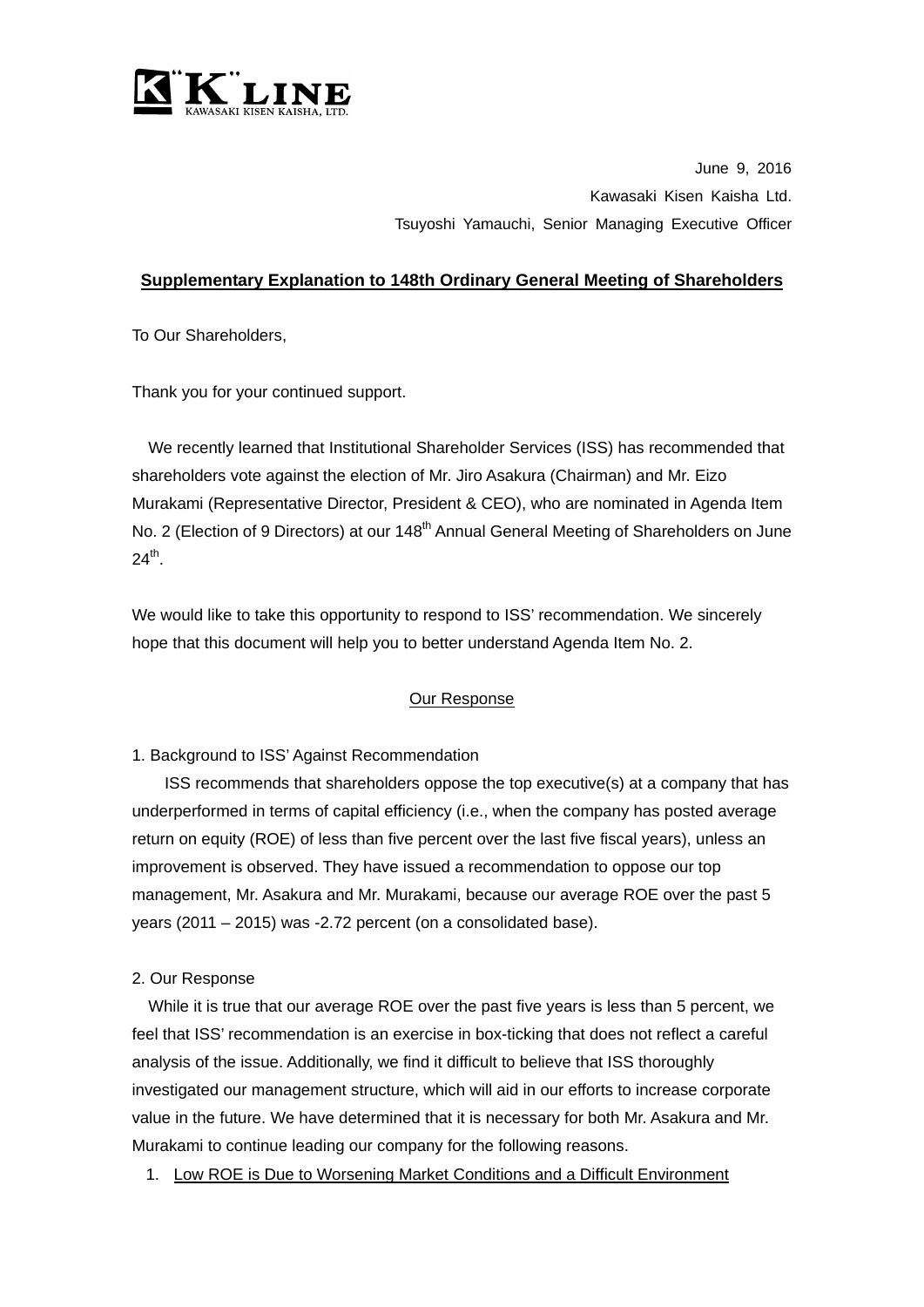

2015 saw a slowdown in the world economy, principally in China and in emerging markets. The refugee crisis in Europe and other spikes in geopolitical risk led to a sense of uncertainty. Market conditions were sluggish due to low growth in demand for logistics and an increase in the supply and demand gap for tonnage caused by an oversupply of new ships.

Even under these conditions we were able to operate in the black. We did incur extraordinary losses as we undertook structural reforms in response to sudden and severe changes in the operating environment. Though these extraordinary losses did lead to the deterioration of our ROE, we plan to continue to implement structural reform and other measures to ensure our competitive strength going forward.

Additionally, in 2014 our ROE was 6.5% (consolidated base), higher than two other major Japanese ocean shipping companies (Nippon Yusen: 6.2%, Mitsui O.S.K. Lines: 5.8%). Therefore, we think that management cannot be blamed for the low ROE recorded in 2015.

## 2. Our Efforts to Increase Corporate Value

 $\leq$  Reviewing the Medium-Term Management Plan $>$ 

In April of this year we released a document titled Review of Medium-Term Management Plan: "K-Line Value for our Next Century – Action for Future –."\* This was a full review of the Medium-Term Plan we released in March 2015. In addition to our ongoing efforts to ensure stability by improving financial strength, we decided to strive to increase corporate value by ensuring competitiveness through structural reform.

Here are some further details regarding our efforts:

- ・We reduced exposure to dry bulk carriers through structural reform
- ・We undertook a drastic reevaluation of inefficient businesses at affiliates
- ・We continually implemented policies to ensure the competitiveness of the containership business

We will increase corporate value by distributing management resources appropriately to each field and aiming to achieve an ROE of 8% by FYE 2019. Amidst this harsh operating environment we plan to exert every effort to execute our Medium-Term Plan. \*This document can be viewed at the following address:

[http://www.kline.co.jp/en/ir/stock/disclose/detail/\\_\\_icsFiles/afieldfile/2016/04/28/20160428R](http://www.kline.co.jp/en/ir/stock/disclose/detail/__icsFiles/afieldfile/2016/04/28/20160428ReviewofMediumTermManagementPlanKLineValueforourNextCenturyActionforFuture_e.pdf_E.pdf) [eviewofMediumTermManagementPlanKLineValueforourNextCenturyActionforFuture\\_e.pdf\\_](http://www.kline.co.jp/en/ir/stock/disclose/detail/__icsFiles/afieldfile/2016/04/28/20160428ReviewofMediumTermManagementPlanKLineValueforourNextCenturyActionforFuture_e.pdf_E.pdf) [E.pdf](http://www.kline.co.jp/en/ir/stock/disclose/detail/__icsFiles/afieldfile/2016/04/28/20160428ReviewofMediumTermManagementPlanKLineValueforourNextCenturyActionforFuture_e.pdf_E.pdf)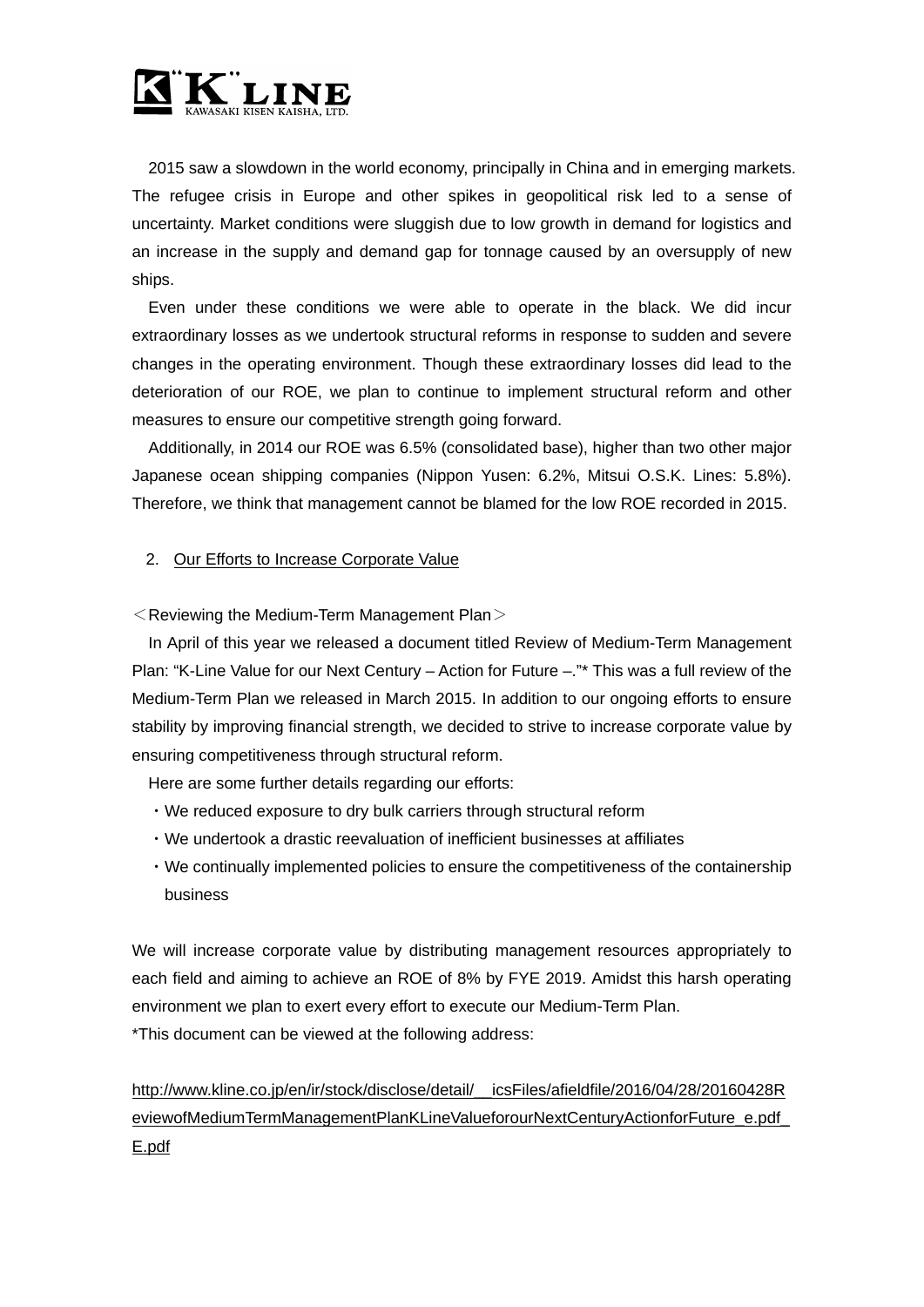

 $\leq$ Strengthening our Governance $>$ 

In November 2015, with the goal of strengthening our supervisory function we established the Nominating Advisory Committee and Remuneration Advisory Committee, which are both chaired by Outside Directors. In this way we are endeavoring to make director nominations and remuneration more transparent.

Additionally, in October 2015 we determined that Management Conferences would function as a forum for the President & CEO and Executive Directors to make decisions in order to strengthen the framework for the execution of duties. We have continued to strengthen our organization to allow management to function at a fast pace. In April 2016 we introduced a Unit Supervisory System in which Unit Supervising Executive Officers control and supervise multiple business departments, thus strengthening and clarifying responsibility for business execution.

Regarding our response to Japan's Corporate Governance Code, this year we had an independent third-party conduct an evaluation of our board's effectiveness by interviewing each of our directors and auditors. The following points were noted as our company's strengths.

- ・The board strives to continuously reform and improve governance
- ・The board's decision-making process is quick and appropriate when executing duties
- ・Appropriate monitoring is conducted by diverse outside directors

・Due to the leadership of the Chairman, the board maintains an environment in which all members, including Outside Directors, can speak freely

Our Board of Directors plans to further increase our effectiveness by forging ahead with the current structure while also continuously striving to improve.

Amidst this harsh operating environment we are increasing the discipline of our management by strengthening our governance. We plan to strive to increase corporate value by executing our Medium-Term Plan through strong decision-making and leadership.

As we proceed with these efforts we recognize that Mr. Asakura has an abundance of knowledge and experience related to corporate governance. Given his experience, broad outlook and deep perspective, he will be indispensable in our efforts to improve our governance going forward.

Mr. Murakami has established the foundation for our continuous growth as a general logistics company. He has exhibited superior management ability as the head of our firm. Bolstered by his broad and deep knowledge and experience across a variety of fields, his leadership will be indispensable to us in the future as we carry out our Medium-Term Plan and increase our corporate value.